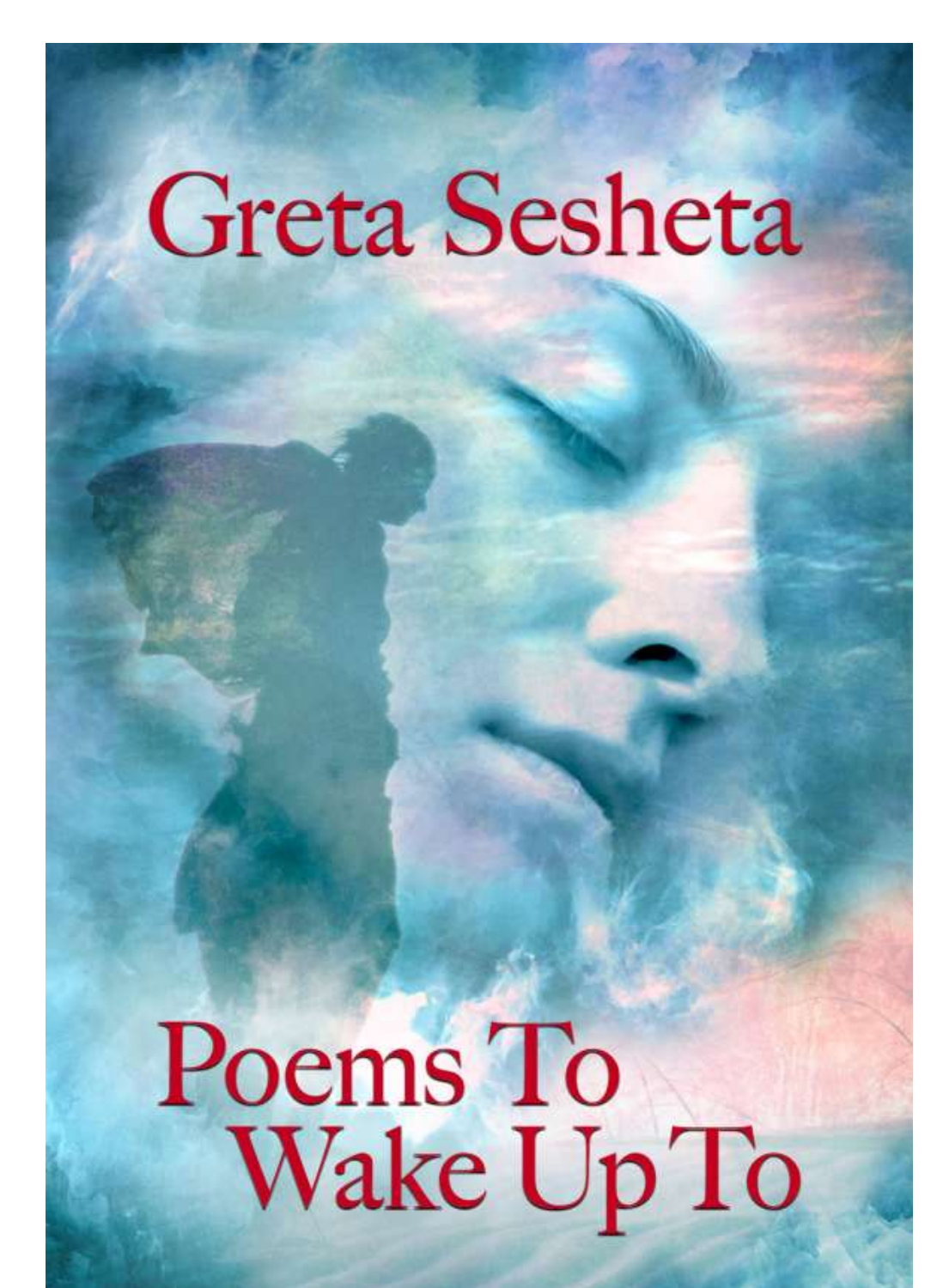## Poems to Wake Up To

### Greta Sesheta

**7-Pointed Star Press** Los Angeles, CA

7-POINTED STAR PRESS

Copyright C 2016 Greta Sansheta

All rights reserved. No part of this book may be reproduced or transmitted in any form or by any means, electronic or mechanical, including photocopying, recording, or by any information storage and retrieval system, without written permission of the publisher.

ISBN: 978-1-944878-17-7

Book Cover: Artasylum

Other Works by Greta Sesheta

Calling in the Circle-Peace and Power Through Prayer and Meditation Manual with Accompanying CD

Journal for the Journey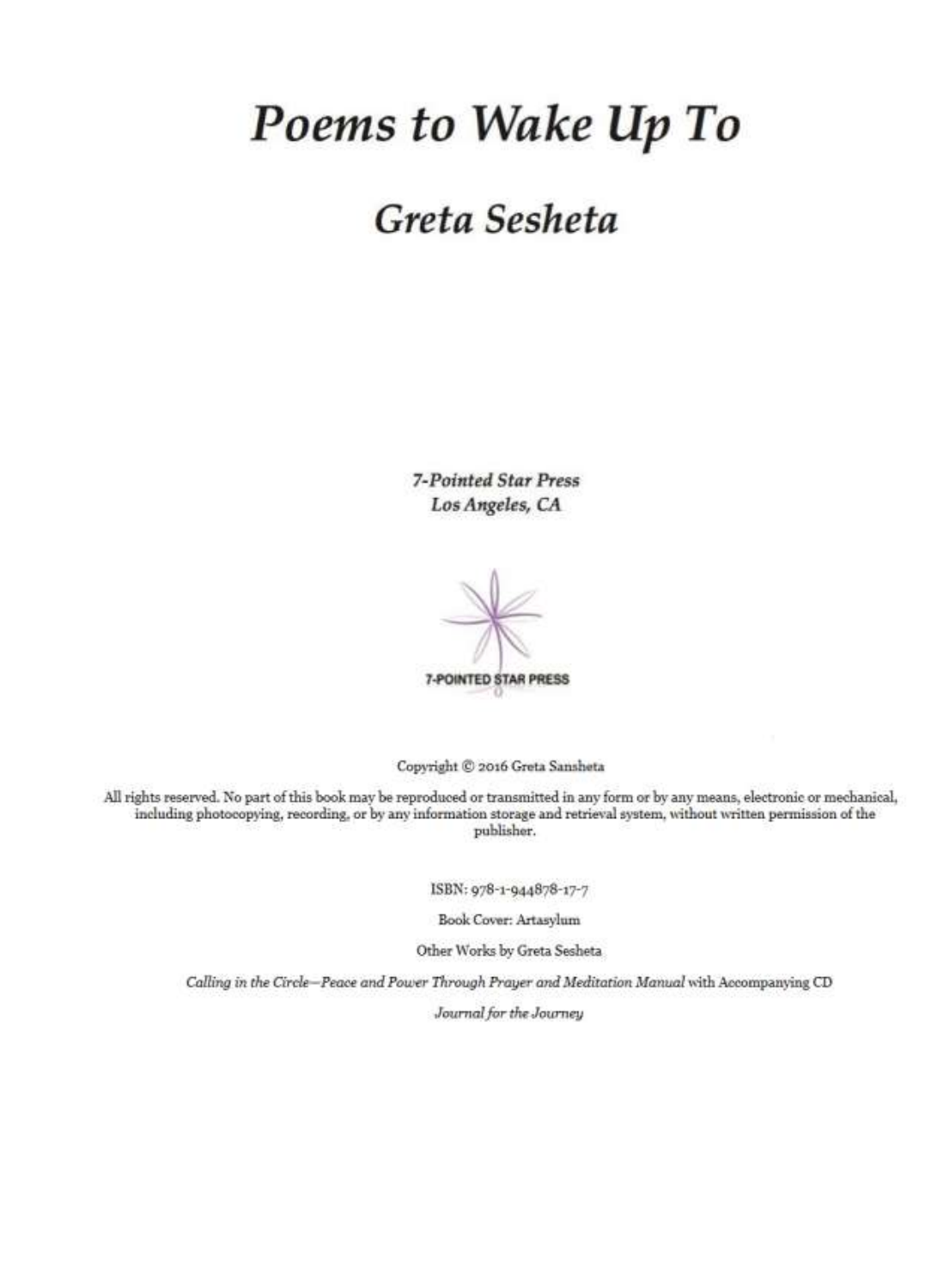For Mama Brovles, Mama, Lauren, Christina, Allegra, Anva and Dorothy My grandmother, mother, daughters and granddaughters-All me, comin' and goin', and then some. Among the poems in this collection, you will encounter Grace Notes, brief verses drawn from the experiences behind the poems.

> I offer them for further contemplation and with deep gratitude for the forces at work in our lives and the insights we draw from them.

> > yes.

#### **A Grace Note Is**

An embellishment A filigree A flourish

A way to press pause Fancy that-And this!

A reflection-Crystal clarity Yet room to ruminate

Space for grace On a moment's notice In the margin

Worthy Watch words From the upper room.

ভ≫

 $-GS$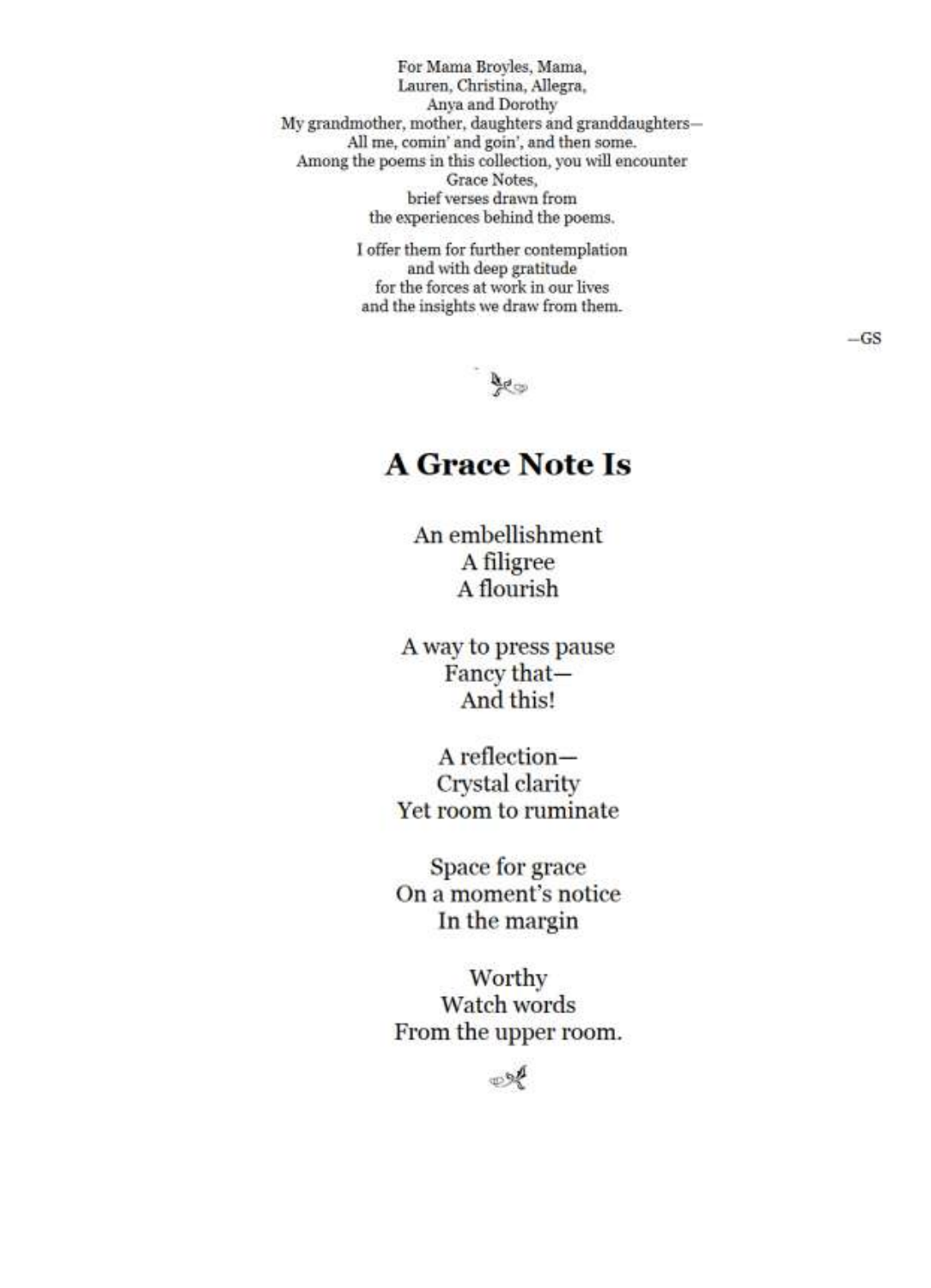#### **CONTENTS**

#### **Whose Child Is This?**

Have You Seen Her? **Rude Awakening Golden Rule Days** Lots of Nots\* Little Goody Two Stomps Gimme a Turn **What Color Is Scared?** Just Asking\* An Only (Inner) Child **Bitter Sweet** Divine\* **No Sugar Plums** Trust This Truth\* Daughters, Poised **Daughters of My Daughters** 

#### **For the Songs I Didn't Sing**

Waste Not. Want Not **Getting to Me** Don't Be Dumb\* More Than a Notion On the Wall Mark This Spot\* The Long and Short of It Consciousness Check\* **Got Some Change? Simplified Softness** Once More with Exuberance\* **Time Passes** 

#### 'So What' is a Song

Let It Be Key Change\* No Preference, No Choice The Lord's Handiwork\* He Ain't Heavy **Tracks of My Tears\*** Seems Like a Sober Somber Day Rise and Run\* One Life, One Love Sublimity\* **Passing Prayer**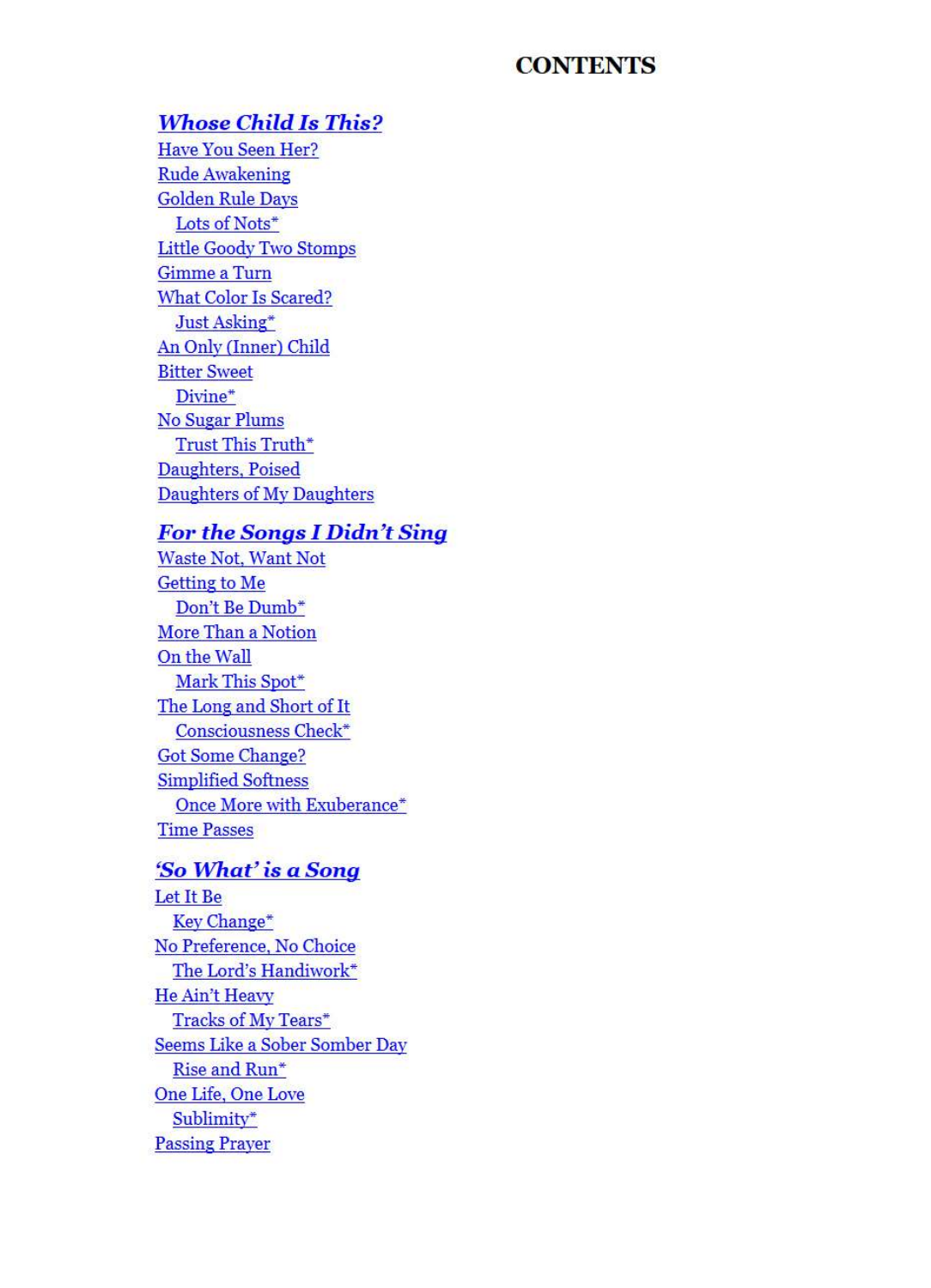#### **CONTENTS**

#### **Stanza for Her Solar Return**

Moonshine Wet\* **My Propers** It's Stop and Go\* Ode to an Old Friend Love As My Altar\* **Woe Be Gone Lost and Found** Not Boxed In\* Turn Over a New Leaf Attitude of Gratitude\* **With Bated Breath** Talk the Walk\* **Stanza for Her Solar Return** 

#### **Always Enough**

Masquerade Last on the List\* Me, Perfect **Illumine** Me\* **I Always Have Enough** See Me\* Splendiferous Star Grace Is the Way\* Undaunted Silly Song\* **Blessing for the True You**  $\mathbf{u}$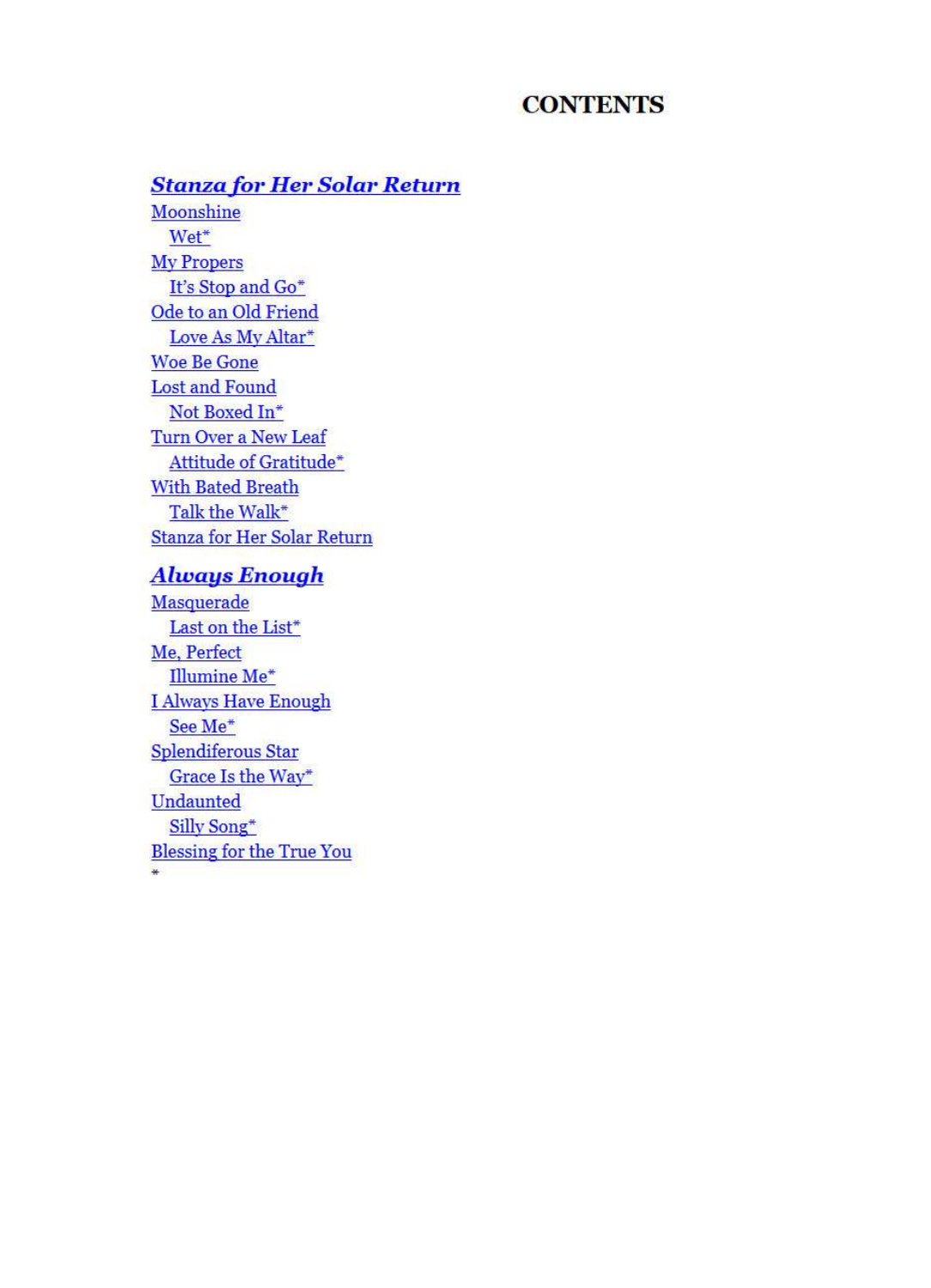#### **Attitude of Gratitude**

Thank you, God, for opening my heart this day. Thank you for making everything brand new again. Thank you for the pressure and the energy For the emergence and the birth pangs. Thank you for the chance to go slipping into silence And finding there—The Presence. Thank you, Spirit, for lifting me on the wings of time Beyond any ideas of what is. Thank you, Life, for tapping me on my heart And catching me unawares. Thank you for whispering to my soul Before the face of my fathers and And the memory of my mothers were known. Thank you for abiding in me. Thank you for catching me when I fall And for remembering me When I forget to. Thank you for this space to rest in. Thank you, God, for the transitory torment That makes the prevailing peace So sweet.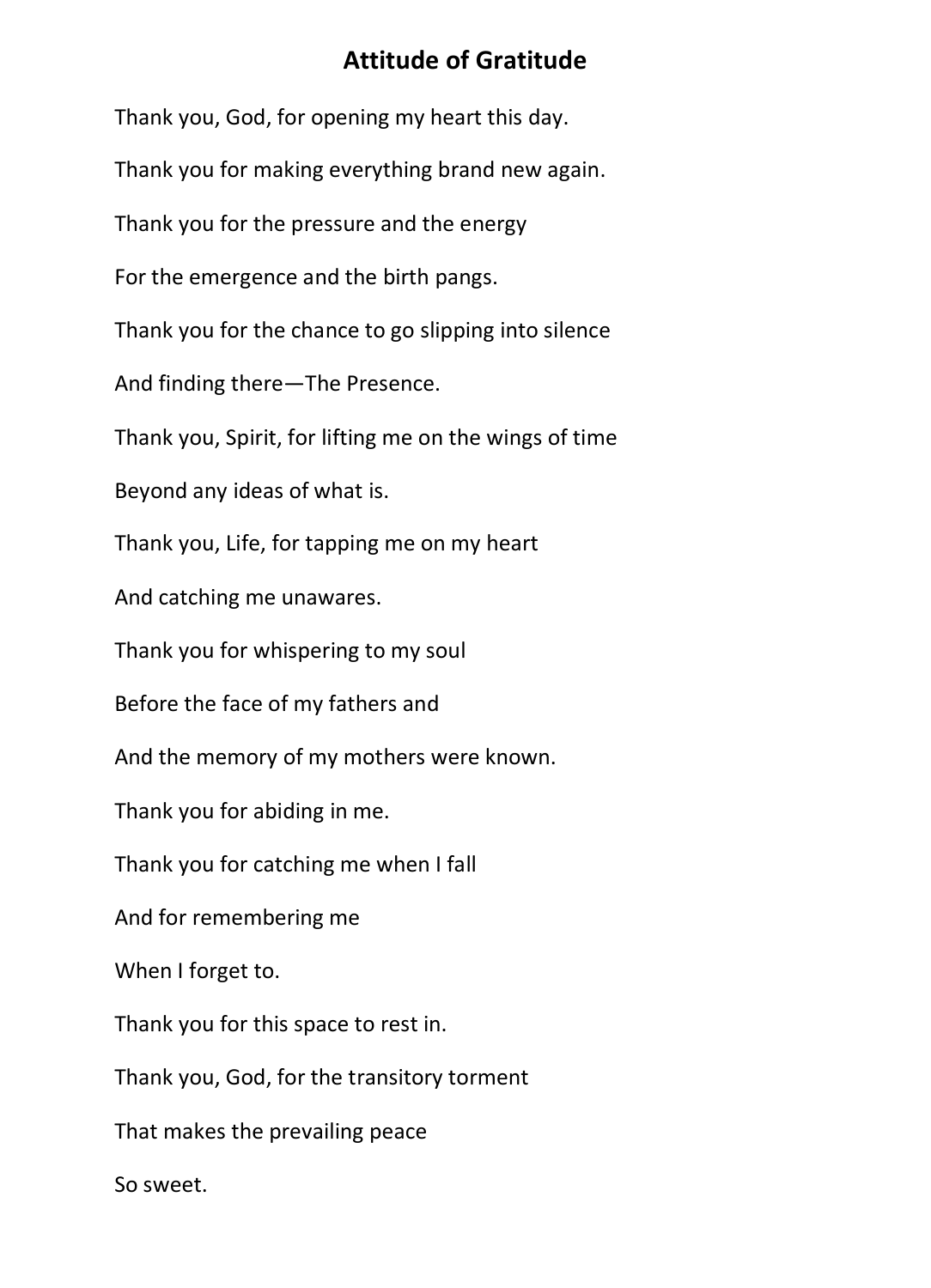#### **Key Change**

When you take a hike and you stub your toe When you get a life but it's stop and go

When you help yourself and they smack your hand When you claim your wealth but it's less than grand

When you stand your ground and you start to sweat When you turn around and you lose the bet

When you blow your top and you won't be still When you go to shop and can't pay the bill

When you know it's wrong that they charge a fee When you sing your song but they change the key

When you're in a bind and you bought the rings

But you change your mind and don't want the things

Hold your peace, see your way. You know that what you reap is what you sow.